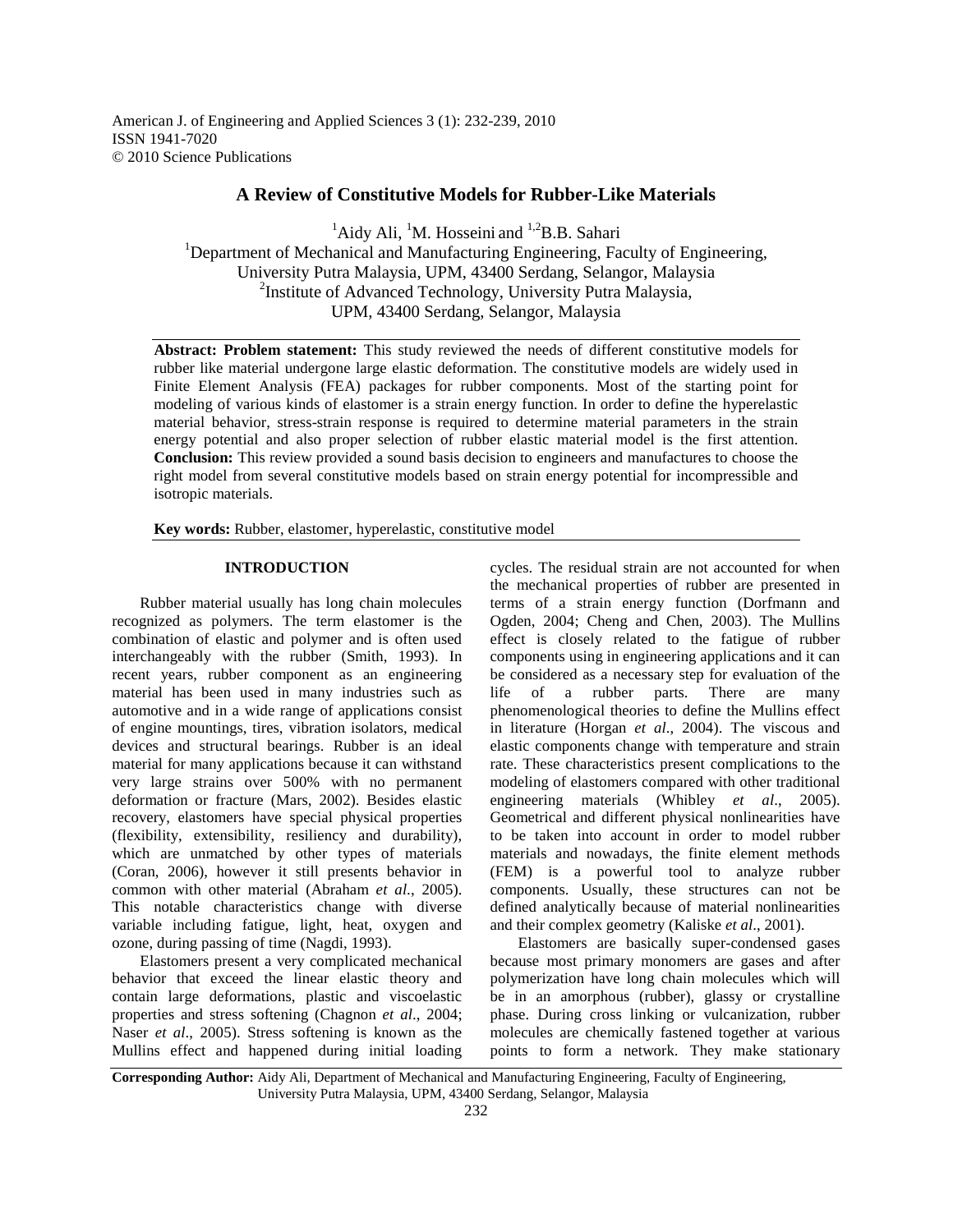positions to prevent slippage of chains. Figure 1 shows the tensile stress-strain diagram for three physical states of a polymer. A glassy polymer is brittle. A crystalline polymer pass sequence of changes consist of, elastic deformation, yield, plastic flow, necking, strain hardening and strain fracture. Rubbers are unique in being soft, very extensible and very elastic (Yan *et al*., 2005; Hertz, 1992; Yan and Strenskowski, 2006).

 Rubber can be defined by a stored energy function as hyperelastic material. The coefficients in these functions should be determined by uniaxial, biaxial and shear test data. The essential problem is to determine the strain energy function for providing good fit with a number of sets of experiment data. The purpose of this review is to introduce the popular models which are available in numerical community and offered in the literature.

**Elasticity:** Rubber has long and flexible molecular structures which are the ability to stretch to several times its original length. By a simple assumption of linear stress-strain relationship, rubber can be considered as a linearly elastic material at small strains, like all solids and can be understood in many common rubber design problems. However for analyzing rubber behavior in large deformation, the large elastic deformation theory should be considered (Gent, 1992).

 According to Rivlin's phenomenological theory, rubber is assumed isotropic in elastic behavior and very nearly incompressible. The elastic properties of a rubber can be explained in terms of a strain energy function based on the strain invariants  $I_1$ ,  $I_2$  and  $I_3$ . This theory offers a mathematical framework to describe rubbery behavior based on continuum mechanics. In this approach, stress and strain analysis problems may be solved independent of the microscopic system or molecular concepts and the elasticity theory can be the starting point of any kind of modeling effort as follows (Boyce and Arruda, 2000; Achenbach and Duarte, 2003; Pucci and Saccomandi, 2002; Yeoh and Fleming, 1997; Chang *et al*., 1991):

$$
W = f\left(I_1, I_2, I_3\right) \tag{1}
$$

Where:

- $W =$  Sometimes is written as U is the strain energy density or stored energy function defined per unit volume
- $I_1$ ,  $I_2$  and  $I_3$  = The three invariants of the green deformation tensor given in terms of the principle extension ratios  $\lambda_1$ ,  $\lambda_1$  and  $\lambda_3$ , by:

$$
I_1 = \lambda_1^2 + \lambda_2^2 + \lambda_3^2
$$
  
\n
$$
I_2 = \lambda_1^2 \lambda_2^2 + \lambda_2^2 \lambda_3^2 + \lambda_3^2 \lambda_1^2
$$
  
\n
$$
I_3 = \lambda_1^2 \lambda_2^2 \lambda_3^2
$$
\n(2)



Fig. 1: Tensile stress-strain diagrams for polymers in three physical states; x denotes rupture

Equation 1 can be represented as:

$$
W = \sum_{i+j+k=1}^{\infty} C_{ijk} (I_1 - 3)^i \cdot (I_2 - 3)^j \cdot (I_3 - 1)^k
$$
 (3)

 By considering that rubber is incompressible, for these materials  $I_3 = 1$ , thus Eq. 3 decreases to:

$$
W = \sum_{i+j=1}^{\infty} C_{ij} (I_1 - 3)^i \cdot (I_2 - 3)^j
$$
 (4)

**Hyperelastic models:** A considerable amount of literature has been published on modeling of rubber material. The choice of the model depends to its application, corresponding variables and its available data to determine material parameters. The validity of possible models should be studied and the simplest is selected with high accuracy and low materials parameters (Lemaitre, 2001).

 The modeling and design of hyperelastic materials is the selection of a proper strain energy function W, and accurate determination of material constants for function (Garcia Ruiz and Suarez Gonzalez, 2006). There are various forms of strain energy potentials for modeling of incompressible and isotropic elastomer (Ogden, 1972; Mars and Fatemi, 2004; Guo and Sluys, 2006; Selvadurai, 2006; Horgan and Saccomandi, 1999; 2003; Amin *et al*., 2002; Beatty, 2003; Meunier *et al*., 2008; Muhr 2005; Sasso *et al*., 2008). However, only some of them describe the complete behavior of these materials, especially, for different loading conditions with experimental data (Markmann and Verron, 2005; 2006).

 An efficient hyperelastic model can be explained by four main qualities (Chagnon *et al*., 2004):

It should have the ability to exactly reproduce the whole 'S' shaped response of rubbers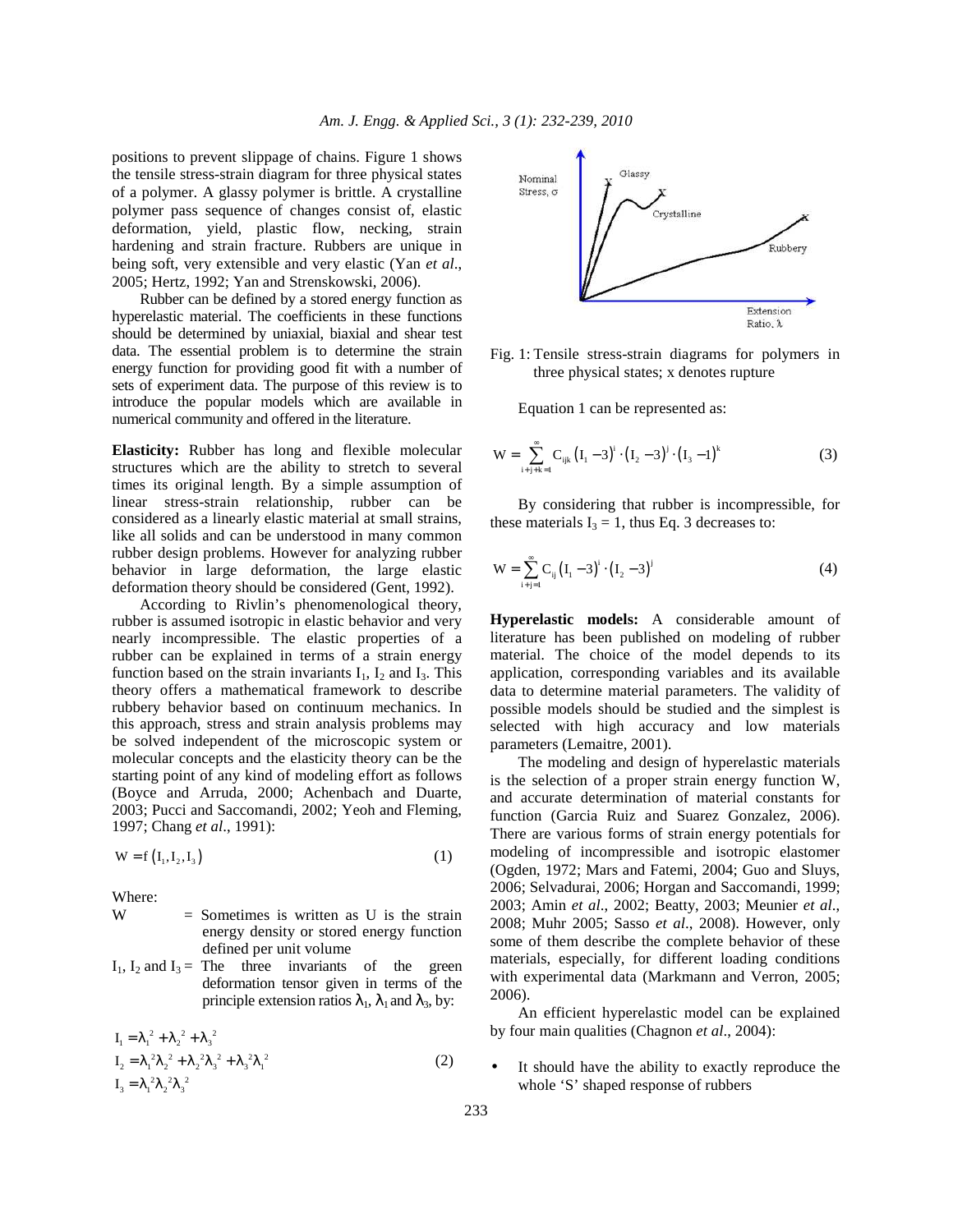- The change of deformation modes must not be problematic, i.e., if the model operates sufficiently in uniaxial tension, it must also be exact in simple shear or in equibiaxial tension
- The number of fitting material parameters should be small, in order to decrease the number of experimental tests for their determination
- The mathematical formulation should be simple display practicable for the numerical performance of the model

 Five and six different models were compared for describing of the deformation behavior with experimental data by Boyce and Arruda (2000) and Seibert and Schoche (2000), respectively. In another study, Markmann and Verron (2006) compared twenty hyperelastic models for rubber-like materials and classified them with respect to their ability to fit experimental data. They reviewed hyperelastic models in three major categories including, phenomenological and empirical models, physical-based models, approaches in derivatives  $\partial W/\partial I_1$  and  $\partial W/\partial I_2$ .

 The statistical or kinetic theory attempts to derive stress-strain properties of rubber from some idealized model of its macromolecular structure and the phenomenological theory treats the problem based on continuum mechanics without reference to molecular concepts (Yeoh and Fleming, 1997).

**Polynominal model:** The polynomial model offered here in the compressible form, based on the 1st and the 2nd invariant  $\overline{I}_1$  and  $\overline{I}_2$  of the deviatoric Cauchy-Green tensor, that is:

$$
U = \sum_{i+j=1}^{N} C_{ij} (\overline{I}_i - 3)^i (\overline{I}_2 - 3)^j + \sum_{i=1}^{N} \frac{1}{D_i} (J_{el} - 1)^{2i}
$$
 (5)

Where:

| $\mathbf{I}$       | $=$ The strain energy potential (or strain                                     |
|--------------------|--------------------------------------------------------------------------------|
|                    | energy density), that is the strain per unit                                   |
|                    | of reference volume                                                            |
| ${\bf J}_{\rm el}$ | $=$ The elastic volume ratio                                                   |
|                    | $\overline{I}_1$ and $\overline{I}_2$ = The first and second invariants of the |
|                    | deviatoric strain,                                                             |
|                    | $C_{ii}$ and $D_i =$ Material constant                                         |
| N                  | $=$ A positive determining the number of                                       |
|                    | terms in the strain energy function                                            |
|                    | $(N = 1.2.3)$                                                                  |
| $\rm C_{\rm ii}$   | $=$ Describes the shear behavior of the                                        |
|                    | material                                                                       |
| D.                 | $=$ Introduces compressibility and is set                                      |

 $D_i$  = Introduces compressibility and is set equal to zero for fully incompressible materials

 This model of strain energy function is usually used in modeling the stress-strain behavior of filled elastomers, with four to five terms (Forni *et al*., 1999).

**Reduced polynominal model:** This model follows simple form of polynomial model by just omitting the second invariant of the left Cauchy Green tensor (Peeters and Kussner, 1999), by doing this, U becomes:

$$
U = \sum_{i=1}^{N} C_{i0} (\overline{I}_i - 3)^i + \sum_{i=1}^{N} \frac{1}{D_i} (J_{el} - 1)^{2i}
$$
 (6)

where, j is always zero.

**Ogden model:** This model proposes the strain energy function based on the principal stretches  $(\lambda_1, \lambda_2, \lambda_3)$  for incompressible materials that is assumed  $\lambda_1 \lambda_2 \lambda_3 = 1$ . The principal stretches are directly measurable quantities and it is one obvious advantage of using them (Chang *et al*., 1991).

 The relation of the Ogden strain energy potential is given by:

$$
U = \sum_{i=1}^{N} \frac{2\mu_i}{\alpha_i^2} (\bar{\lambda}_i^{\alpha_i} + \bar{\lambda}_2^{\alpha_i} + \bar{\lambda}_3^{\alpha_i} - 3) + \sum_{i=1}^{N} \frac{1}{D_i} (J_{el} - 1)^{2i}
$$
(7)

Where:

$$
\overline{\lambda}_i = J^{\frac{-1}{3}} \lambda_i
$$
  
\n
$$
J = \lambda_1 \lambda_2 \lambda_3
$$
  
\n
$$
\lambda_i =
$$
The principal stretches  
\n
$$
J =
$$
The Jacobean determinant  
\n
$$
J_{el} =
$$
The elastic volume ratio

The constants  $\mu_i$  and  $\alpha_i$  describe the shear behavior of the material and  $D_i$  the compressibility.

 The calculation of the invariant derivatives of the Ogden's energy function is more used and computationally intensive than of the polynomial form (Forni *et al*., 1999). This model can be more accurate in fitting experimental, when data from multiple experimental tests are available (Korochkina *et al*., 2005).

**Mooney-Rivlin model:** Strain energy potential is proposed:

$$
U = \sum_{i,j=0}^{N} C_{ij} (\bar{I}_i - 3)^i (\bar{I}_2 - 3)^j + \sum_{i=1}^{N} \frac{1}{D_i} (J_{el} - 1)^{2i}
$$
 (8)

where,  $C_{ii}$  are material parameter and  $C_{00} = 0$ (Markmann and Verron, 2006). The first order for incompressible materials is presented as follows: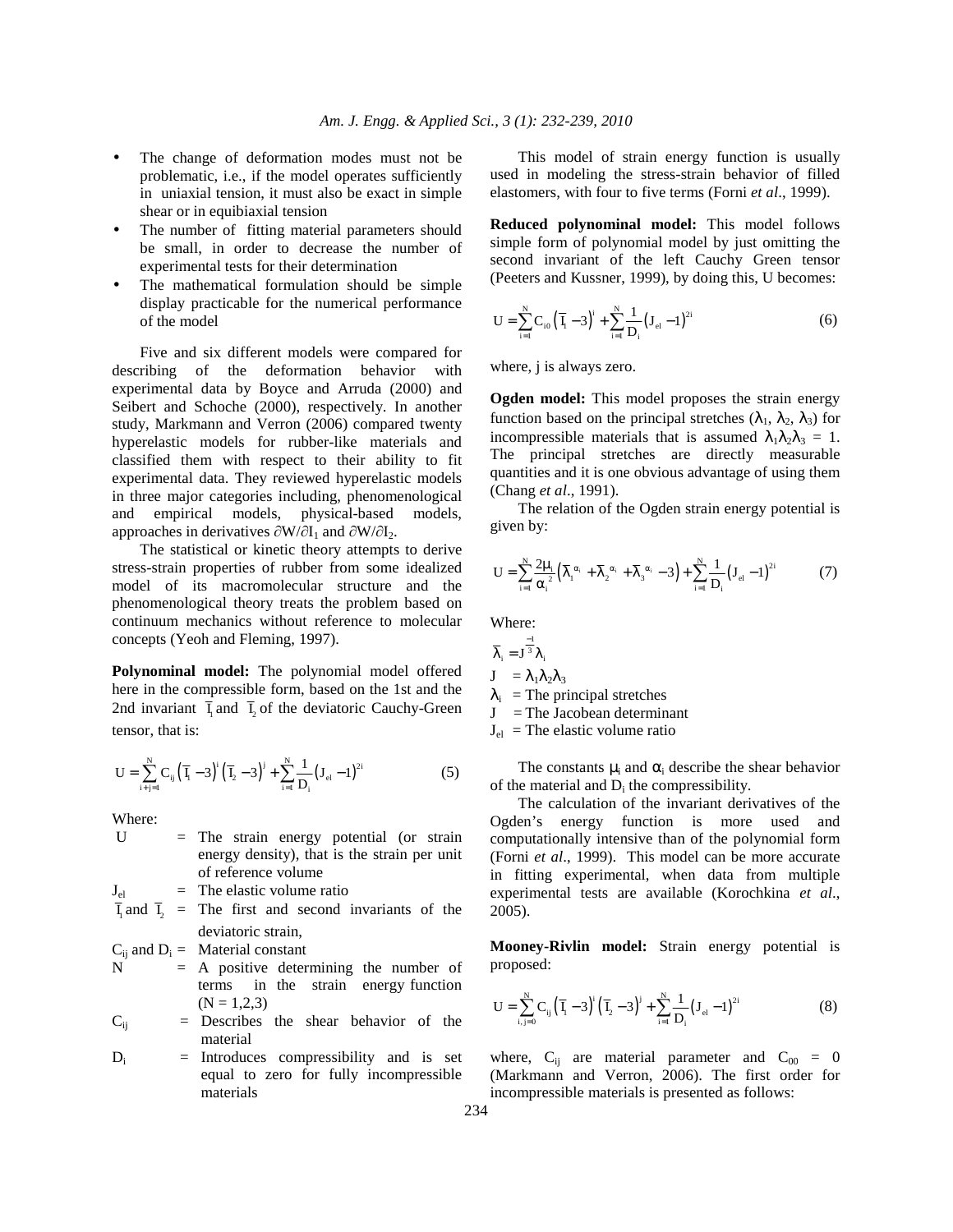$$
U = C_{10} \left( \overline{I}_1 - 3 \right) + C_{01} \left( \overline{I}_2 - 3 \right) \tag{9}
$$

By setting  $N = 0$ ,  $\alpha_1 = 0$  and  $\alpha_2 = -2$  in the Ogden model, the Mooney-Rivlin model is obtained as follows (Sasso *et al*., 2008; Toth *et al*., 2005):

$$
U = \frac{\mu_1}{2} \left( \overline{\lambda}_1^2 + \overline{\lambda}_2^2 + \overline{\lambda}_3^2 - 3 \right) - \frac{\mu_2}{2} \left( \overline{\lambda}_1^{-2} + \overline{\lambda}_2^{-2} + \overline{\lambda}_3^{-2} - 3 \right) \tag{10}
$$

where,  $C_{10} = \frac{\mu_1}{2}$  and  $C_{01} = -\frac{\mu_2}{2}$ .

 The most favorite ones of constitutive models are Mooney-Rivlin and Ogden models. Their disadvantage is that the material parameters must be obtained by experiments and they are not physically-based parameters. The fitting method can be complicated if the number of parameters is large (Bol and Reese, 2003).

**Neo-Hookean model:** This model is pre-programmed into ABAQUS package. If  $N = 1$ , the reduced Polynomial Model change to neo-Hookean Model:

$$
W = C_{10} (\bar{I}_1 - 3) + \frac{1}{D_1} (J_{el} - 1)^2
$$
 (11)

 This model is offered only in terms of the first deviatoric invariant (Timbrell *et al*., 2003). By setting  $N = 1$ ,  $\alpha_1 = 2$  in the Ogden model, the neo-Hookean can be offered (Bol and Reese, 2003):

$$
U = \frac{\mu_1}{2} (\overline{\lambda}_1^2 + \overline{\lambda}_2^2 + \overline{\lambda}_3^2 - 3) = C_{10} (I_1 - 3)
$$
 (12)

with the constant,  $C_{10} = \frac{\mu_1}{2}$ .

 And also this model is the simplest hyperelastic model for elastomeric materials when material data is insufficient. The significance of this model is because of the statistical theory of rubber elasticity appears at the strain energy function:

$$
W = \frac{1}{2} NKT(I_1 - 3)
$$
 (13)

Where:

 $N =$  Number of network chains per unit volume

 $K = Boltzmann's constant$ 

 $T =$ The absolute temperature

 Although the statistical and phenomenological begin from quite various premises, Eq. 13 is of the same form as Eq. 11 (Achenbach and Duarte, 2003).

Yeoh model: The Yeoh strain energy function is presented as following when  $N = 3$  in the Reduced Polynomial model (Peeters and Kussner, 1999):

$$
U = \sum_{i=1}^{3} C_{i0} (\overline{I}_{i} - 3)^{i} + \sum_{i=1}^{3} \frac{1}{D_{i}} (J_{el} - 1)^{2i}
$$
 (14)

 The initial shear modulus and bulk modulus are given by:

$$
\mu_0 = 2C_{10}, K_0 = \frac{2}{D_1}
$$
 (15)

 For following reasons this model has been chosen to describe the hyperelastic properties of rubber compounds (Ghosh *et al*., 2003):

- Yeoh model is applicable for a much wider range of deformation
- This model is able to predict the stress-strain behavior in different deformation modes from data gained in one simple deformation mode like uniaxial extension

**Arruda and Boyce model:** Physical models such as Arruda and Boyce are based on an explanation of a molecular chains network. The strain energy is assumed to be equal to the sum of the strain energies of the individual chains oriented in space in randomly (Raoult *et al*., 2005). This model is offered as below:

$$
U = \mu \sum_{i=1}^{5} \frac{C_i}{\lambda_m^{2i-2}} \left( \overline{I}_i^i - 3^i \right) + \frac{1}{D} \left[ \frac{J_{el}^2 - 1}{2} - Ln(J_{el}) \right]
$$
(16)

With:

$$
C_1 = \frac{1}{2}, C_2 = \frac{1}{20}, C_3 = \frac{11}{1050}, C_4 = \frac{19}{7000}, C_5 = \frac{519}{673750} (17)
$$

 $\mu$  = The initial shear modulus

- $\lambda_m$  = The locking stretch, at which the upturn of the stress-strain curve would rise significantly
- $D =$  Double the inverse bulk modulus at small strain; i.e.:

$$
D = \frac{2}{K}
$$
 (18)

where, D is set to zero for incompressible material (Seibert and Schoche, 2000).

 This model, in the range of smaller strains, helps to make accurate solutions with neglecting the second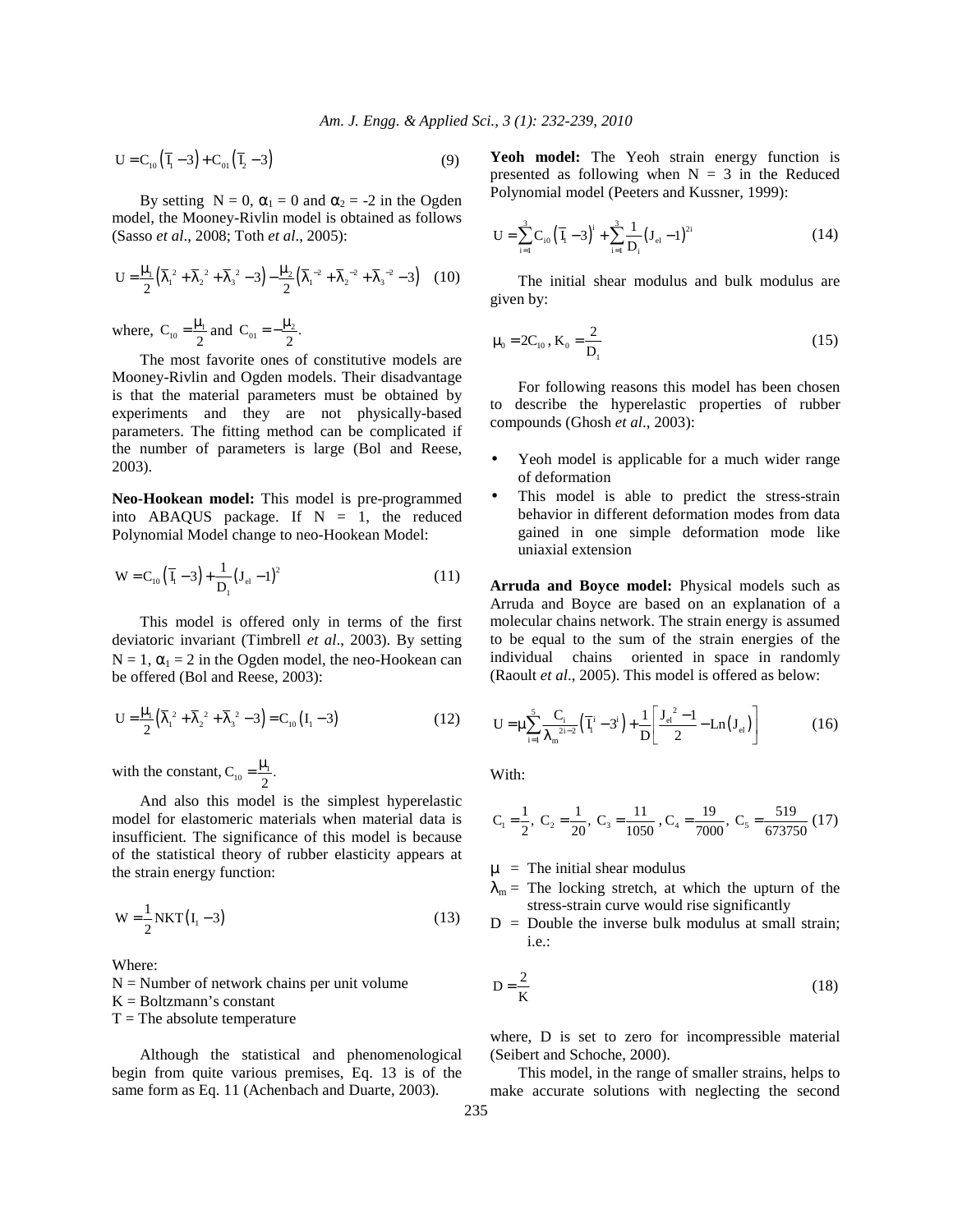invariant of the left Cauchy-Green tensor. With increasing locking stretch parameter, a sufficient accuracy in both small and large strain is obtained (Seibert and Schoche, 2000).

 Strain energy function is independent of the second stretch invariant for several hyperelastic constitutive models such as the neo-Hookean model, the Yeoh model and the Arruda-Boyce model (Sharma, 2003). Each of these models has a set of mathematical form with different parameters that are established by using algorithm based curve-fitting of experimental data. If the strain energy density is supposed to be independent of the second invariant, a single test such as a uniaxial tension test is needed for material response. As a result, it can not present closely the behavior in other modes as a multi-parameter model but it will present a reasonable approximation and is easier to use (Marlow, 2003).

**Van der Waals model:** This model is known as the Kilian model and introduced as follows (Seibert and Schoche, 2000):

$$
U = \mu \left\{ -\left(\lambda_{m}^{2} - 3\right) \left[ Ln\left(1 - \eta\right) + \eta \right] - \frac{2}{3} a \left( \frac{\tilde{I} - 3}{2} \right)^{\frac{3}{2}} \right\} + \frac{1}{D} \left( \frac{J^{2} - 1}{2} - Ln\left( J\right) \right)
$$
(19)

With  $β$  representing the linear mixture parameter in:

$$
\tilde{I} = (1 - \beta)I_1 + \beta \tilde{I}_2 \text{ and } \eta = \sqrt{\frac{\tilde{I} - 3}{\lambda_m^2 - 3}} \tag{20}
$$

 It uses two invariants of the left deviatoric Cauchy Green tensor in  $\tilde{I}$ . If  $\beta = 0$ , only the effects of the first invariant are considered and if there is only one type of test data, this parameter is recommended to be set to zero. The interaction parameter  $\alpha$  is difficult to measure. It is usually between 0.1 and 0.3. The formula of this model cannot be used, when the deformation of the material makes stretches larger than the locking stretch  $\lambda_{m}$  (Peeters and Kussner, 1999).

**Fitting experimental data to hyperelastic models:** Hyperelastic models are widely used in the Finite Element Analysis (FEA) programs. A relation between stress and strain is required for the FEA of rubber materials. The material parameters in the strain energy potential can be determined by the fitting of the strain energy function to stress-strain data based on a nonlinear least square optimization method. The optimization process is used in software to minimize the error with respect to the model's parameter. There are various algebraic forms to curve fit the dependence of the strain energy based on the invariants and the principal stretches. The strain energy density parameters have been fitted on experimental data from tensile, compression, pure shear. Then, hyperelastic models coefficients will obtain to provide a good fit between the predictions from the model and stressstrain data. In most cases, the uniaxial test data have been used to obtain the coefficients of the strain energy function. However, it requires a great deal of effort to take a curve fitting with good accuracy. The material parameters can be assessed in terms of their ability to match the stress-strain data over a large range of deformations. It should be noted that fitting results should always be checked in curve fitting approach with the recommended strategies such as using a different model and providing more data points. However, models with few material parameters are preferred for the purpose of computational efficiency (Meunier *et al*., 2008; Ogden *et al*., 2004; Wang *et al*., 2002; 2008; Li *et al*., 2009; Zhao *et al*., 2008; Mahmoud *et al*., 2007; Zine *et al*., 2006 Liechti *et al*., 1989; Murphy, 2000; Subhani and Kumar, 2009; Choi *et al*., 2005; Shangguan and Lu, 2004; Woo and Kim, 2006; Avanzini, 2005; Liang and Chandrashekhara, 2008; Chui *et al*., 2004; Wissler and Mazza, 2005).

## **CONCLUSION**

 Rubber-like material can be explained by continuum based mechanical models. Research on accurate constitutive modeling has presented several models describing the elastic energy as a function of the deformation. The models are based on strain invariant or stretch ratio. Conventional hyperelastic material models such as the Mooney-Rivlin or Ogden model operate very well for many applications. Mooney-Rivlin polynomial and Ogden theoretically provide, the same results. However there is a difference between the methods in terms of their formula. Mooney-Rivlin model present the strain energy density based on the principal strain invariants, whereas, Ogden model offer the strain energy density based on three principal stretches. And also, Mooney-Rivlin and neo-Hookean are as special case of this model. Generally, classification of the models is presented based on domain of validity for all modes of deformation, the number of parameters and the type of formulation used to derive the models. So that, it depends on the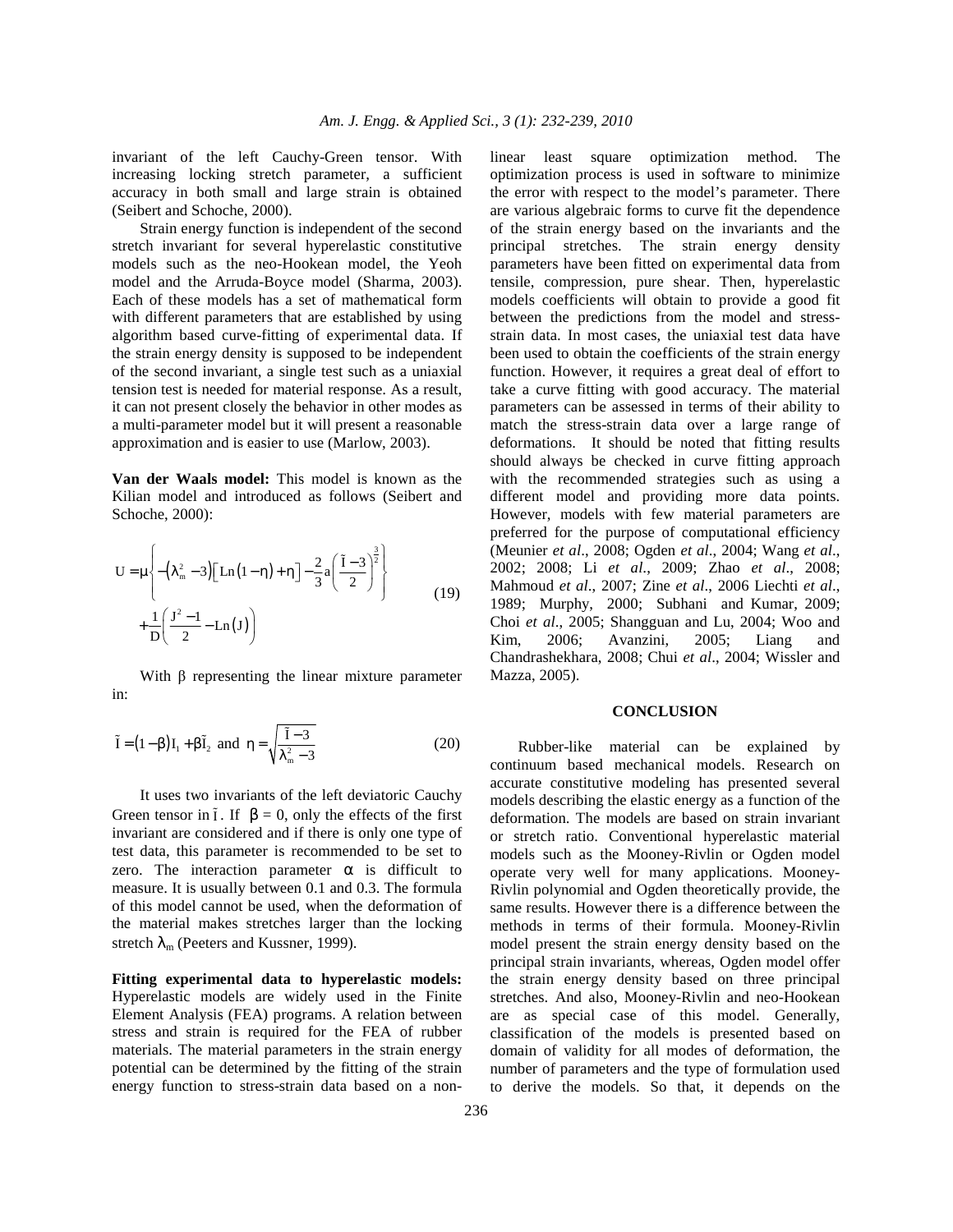considered domain of deformation, for example the neo-Hookean model, the Mooney model and the Ogden model can be used for small, moderate and large strain, respectively.

## **REFERENCES**

- Abraham, F., T. Alshuth and S. Jerrams, 2005. The effect of minimum stress and stress amplitude on the fatigue life of non strain crystallizing elastomers. Mater. Des., 26: 239-245. DOI: 10.1016/j.matdes.2004.02.020
- Achenbach, M. and J. Duarte, 2003. A Finite Element Methodology to Predict Age-Related Mechanical Properties and Performance Changes in Rubber Components. In: Constitutive models for rubber III, Busfield, J. (Ed.). AA Balkema Publishers, UK., ISBN: 10: 9058095665, pp: 59-67.
- Amin, A.F.M.S., M.S. Alam and Y. Okui, 2002. An improved hyperelasticity relation in modeling viscoelasticity response of natural and high damping rubbers in compression: Experiments, parameter identification and numerical verification. Mech. Mater.. 34: 75-95. http://cat.inist.fr/?aModele=afficheN&cpsidt=1350 8757
- Avanzini, A., 2005. Mechanical characterization and modeling of polymeric materials for high-pressure sealing. Exp. Mech., 45: 53-64. http://cat.inist.fr/?aModele=afficheN&cpsidt=1677 0527
- Beatty, M.F., 2003. An average-stretch full-network model for rubber elasticity. J. Elast., 70: 65-86. DOI: 10.1023/B:ELAS.0000005553.38563.91
- Bol, M. and S. Reese, 2003. Finite Element Modeling of Polymer Networks Based on Chain Statistics. In: Constitutive Models for Rubber III, Busfield, J. (Ed.). AA Balkema Publishers, UK., ISBN: 10: 9058095665, pp: 203-211
- Boyce, M.C. and E.M. Arruda, 2000. Constitutive models of rubber elasticity: A review. Rubber Chem. Technol., 73: 504-523. http://cat.inist.fr/?aModele=afficheN&cpsidt=1528883
- Chagnon, G., G. Marckmann and E. Verron, 2004. A comparison of the Hart-Smith model with Arruda-Boyce and gent formulations for rubber elasticity. Rubber Chem. Technol., 77: 724-735. http://cat.inist.fr/?aModele=afficheN&cpsidt=16233017
- Chang, T.Y.P., A.F. Saleeb and G. Li, 1991. Large strain analysis of rubber-like materials based on a perturbed Lagrangian variational principle. Comput. Mech., 8: 221-233. http://adsabs.harvard.edu/abs/1991CompM...8..221C
- Cheng, M. and W. Chen, 2003. Experimental investigation of the stress-stretch behavior of EPDM rubber with loading rate effects. Int. J. Solids Struct., 40: 4749-4768. http://cat.inist.fr/?aModele=afficheN&cpsidt=1494 9380
- Choi, J.H., H.J. Kang, H.Y. Jeong, T.S. Lee and S.J. Yoon, 2005. Heat aging effects on the material property and the fatigue life of vulcanized natural rubber and fatigue life prediction equations. J. Mech. Sci. Technol., 19: 1229-1242. http://cat.inist.fr/?aModele=afficheN&cpsidt=1685 8157
- Chui, C., E. Kobayashi, X. Chen, T. Hisada and I. Sakuma, 2004. Combined compression and elongation experiments and non-linear modeling of liver tissue for surgical simulation. Med. Biol. Eng. Comput., 42: 787-798. DOI: 10.1007/BF02345212
- Coran, A.Y., 2006. Elastomers. In: Handbook of Plastics Technologies, Harper, C. (Ed.), 2nd Edn., McGraw-Hill Companies, New York, ISBN: 10: 0071460683, pp: 4.1-4.111.
- Dorfmann, A. and R.W. Ogden, 2004. A constitutive model for the Mullins effect with permanent set in particle-reinforced rubber. Int. J. Solids Struct., 41: 1855-1878.

http://cat.inist.fr/?aModele=afficheN&cpsidt=15489653

- Forni, M., A. Martelli and A. Dusi, 1999. Implementation and Validation of Hyperelastic Finite Element Models of High Damping Rubber Bearings. In: Constitutive models for Rubber, Al Dorfmann, (Ed.). AA Balkema Publishers, UK., ISBN: 10: 9058091139, pp: 237-247.
- Garcia Ruiz, M.J. and L.Y. Suarez Gonzalez, 2006. Comparison of hyperelastic material models in the analysis of fabrics. Int. J. Cloth. Sci. Tech., 18: 314-325. DOI: 10.1108/09556220610685249
- Gent, A.N., 1992. Elasticity. In: Engineering with Rubber, Gent, A.N. (Ed.). Hanser Publishers, New York, ISBN: 0-07-743789-2, pp: 33-66.
- Ghosh, P., A. Saha and R. Mukhopadhyay, 2003. Prediction of tyre Rolling Resistance Using FEA. In: Constitutive Models for Rubber III, Busfield, J. (Ed.). AA Balkema Publishers, UK., ISBN: 10: 9058095665, pp: 141-145.
- Guo, Z. and L.J. Sluys, 2006. Application of a new constitutive model for the description of rubberlike materials under monotonic loading. Int. J. Solids Struct., 43: 2799-2819. http://cat.inist.fr/?aModele=afficheN&cpsidt=17601790
- Hertz, D. L., 1992. Introduction. In: Engineering with Rubber, Gent, A.N. (Ed.), Hanser Publishers, New York, ISBN: 0-03-046788-7, pp: 1-9.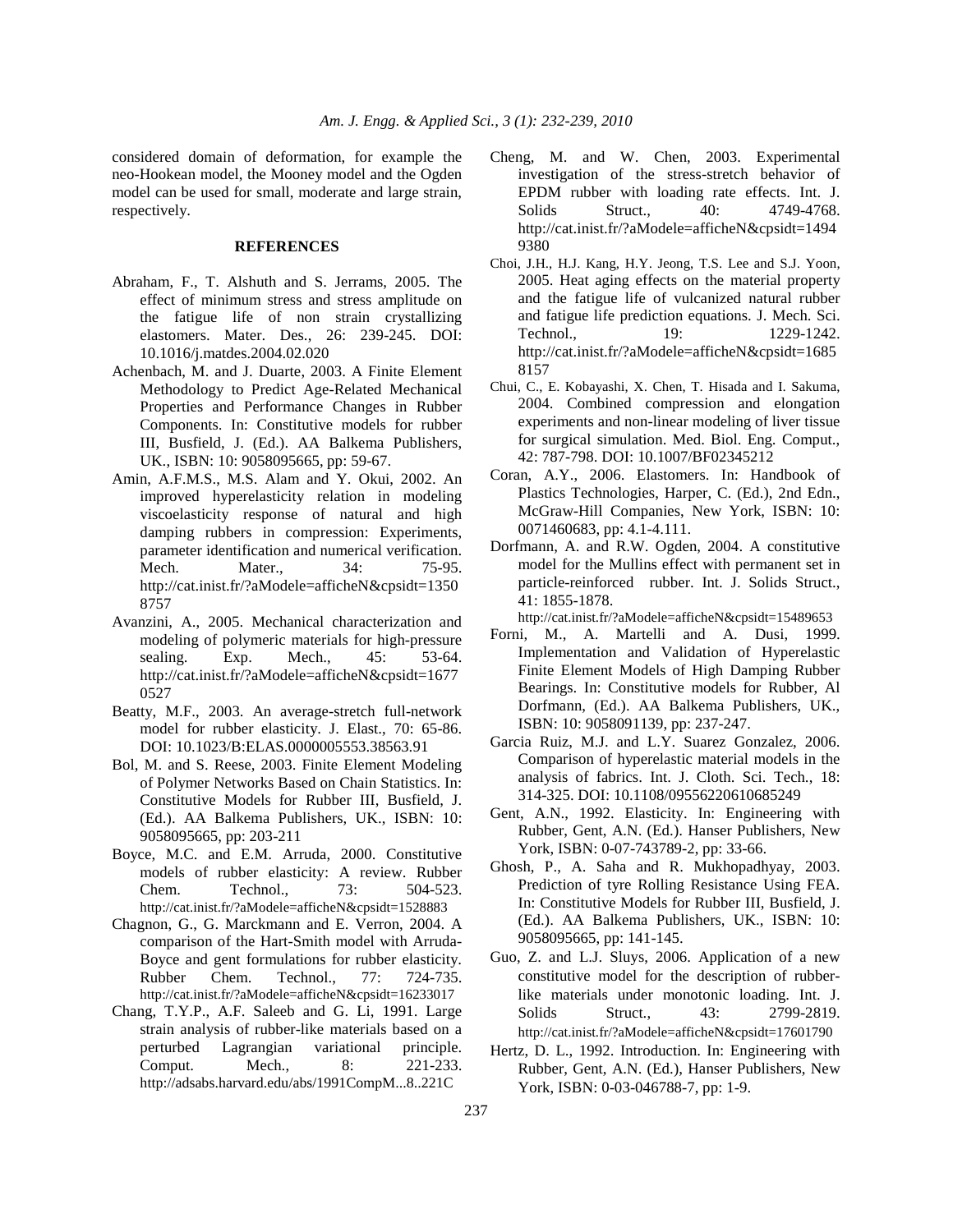- Horgan, C.O. and G. Saccomandi, 1999. Simple torsion of isotropic, hyperelastic, incompressible materials with limiting chain extensibility. J. Elasticity., 56: 159-170. DOI: 10.1023/A:1007606909163
- Horgan, C.O. and G. Saccomandi, 2003. Finite thermoelasticity with limiting chain extensibility. J. Mech. Phys. Solids, 51: 1127-1146. DOI: 10.1016/S0022-5096(02)00144-8
- Horgan, C.O., R.W. Ogden and G. Saccomandi, 2004. A theory of stress softening of elastomers based on finite chain extensibility. Proc. R. Soc. Lond. A, 460: 1737-1754.

 http://rspa.royalsocietypublishing.org/content/460/ 2046/1737.abstract

- Kaliske, M., L. Nasdala and H. Rothert, 2001. On damage modeling for elastic and viscoelastic materials at large strain. Comput. Struct., 79: 2133- 2141. DOI: 10.1016/S0045-7949(01)00061-X
- Korochkina, T.V., T.C. Claypole and D.T. Gethin, 2005. Choosing Constitutive Models for Elastomers used in Printing Processes. In: Constitutive models for Rubber IV, Austrell, P.E. and L. Kari (Eds.). AA Balkema Publishers, UK., ISBN: 10: 0415383463, pp: 431-435.
- Lemaitre, J., 2001. Background on Modeling. In: Handbook of Materials Behavior Models, Lemaitre, J. (Ed.). Academic Press, USA., ISBN: 10: 0124433413, pp: 3-14.
- Li, Q., J. Zhao and B. Zhao, 2009. Fatigue life prediction of a rubber mount based on test of material properties and finite element analysis. Eng. Fail. Anal., 16: 2304-2310. DOI: 10.1016/J.ENGFAILANAL.2009.03.008
- Liechti, K.M., E.B. Becker, C. Lin and T.H. Miller, 1989. A fracture analysis of cathodic delamination in rubber to metal bonds. Int. J. Fract., 39: 217-234. DOI: 10.1007/BF00047451
- Liang, G. and K. Chandrashekhara, 2008. Neural network based constitutive model for elastomeric foams. Eng. Struct., 30: 2002-2011. DOI: 10.1016/j.engstruct.2007.12.021
- Mahmoud, W.E., S.A. Mansour, M. Hafez and M.A. Salam, 2007. On the degradation and stability of High Abrasion Furnace black (HAF)/acrylonitrile butadiene rubber (NBR) and High Abrasion Furnace black (HAF)/graphite/acrylonitrile butadiene rubber (NBR) under cyclic stress-strain. Polymer Degrad. Stab., 92: 2011-2015. DOI: 10.1016/J.POLYMDEGRADSTAB.2007.08.005
- Mars, W.V., 2002. Cracking energy density as a predictor of fatigue life under multiaxial conditions. Rubber Chem. Technol., 75: 1-17. http://cat.inist.fr/?aModele=afficheN&cpsidt=13807073

Mars, W.V. and A. Fatemi, 2004. Observations of the constitutive response and characterization of filled natural rubber under monotonic and cyclic multiaxial stress states. J. Eng. Mater. Technol., 126: 19-28. http://cat.inist.fr/?aModele=afficheN&cpsidt=1549

7586

- Markmann, G. and E. Verron, 2005. Efficiency of Hyperelastic Models for Rubber-Like Materials. In: Constitutive Models for Rubber IV, Austrell, P.E. and L. Kari (Eds.). AA Balkema Publishers, UK., ISBN: 10: 0415383463, pp: 375-380
- Markmann, G. and E. Verron, 2006. Comparison of hyperelastic models for rubber-like materials. Rubber Chem. Technol., 79: 835-858. http://imechanica.org/node/1896
- Marlow, R.S., 2003. A General First-Invariant Hyperelastic Constitutive Model. In: Constitutive Models for Rubber III, Busfield, J. (Ed.). AA Balkema Publishers, UK., ISBN: 10: 9058095665,pp: 157-160.
- Meunier, L., G. Chagnon, D. Favier, L. Orge and P. Vacher, 2008. Mechanical experimental characterisation and numerical modeling of an unfilled silicone rubber. Polymer Test., 27: 765-777. DOI: 10.1016/j.polymertesting.2008.05.011
- Muhr, A.H., 2005. Modeling the stress-strain behavior of rubber. Rubber Chem. Technol., 78: 391-425. http://cat.inist.fr/?aModele=afficheN&cpsidt=1714 0929
- Murphy, J.G., 2000. Strain energy functions for a Poisson power law function in simple tension of compressible hyperelastic materials. J. Elasticity, 60: 151-164. DOI: 10.1023/A:1010843015909
- Nagdi, K., 1993. Rubber as an Engineering Material. Hanser Publisher, Munich, Germany, ISBN: 0-06- 056388-9, pp: 502.
- Naser, B., M. Kaliske and M. Andre, 2005. Durability Simulations of Elastomeric Structures. In: Constitutive Models for Rubber IV, Austrell, P.E. and L. Kari (Eds.). AA Balkema Publishers, UK., ISBN: 10: 0415383463, pp: 45-50.
- Ogden, R.W., 1972. Large deformation isotropic elasticity-on the correlation of theory and experiment for incompressible rubberlike solids. Proc. R. Soc. Lond. A, 326: 565-584. http://rspa.royalsocietypublishing.org/content/328/ 1575/567.short
- Ogden, R.W., G. Saccomandi and I. Sgura, 2004. Fitting hyperelastic models to experimental data. Comput. Mech., 34: 484-502. DOI: 10.1007/s00466-004-0593-y